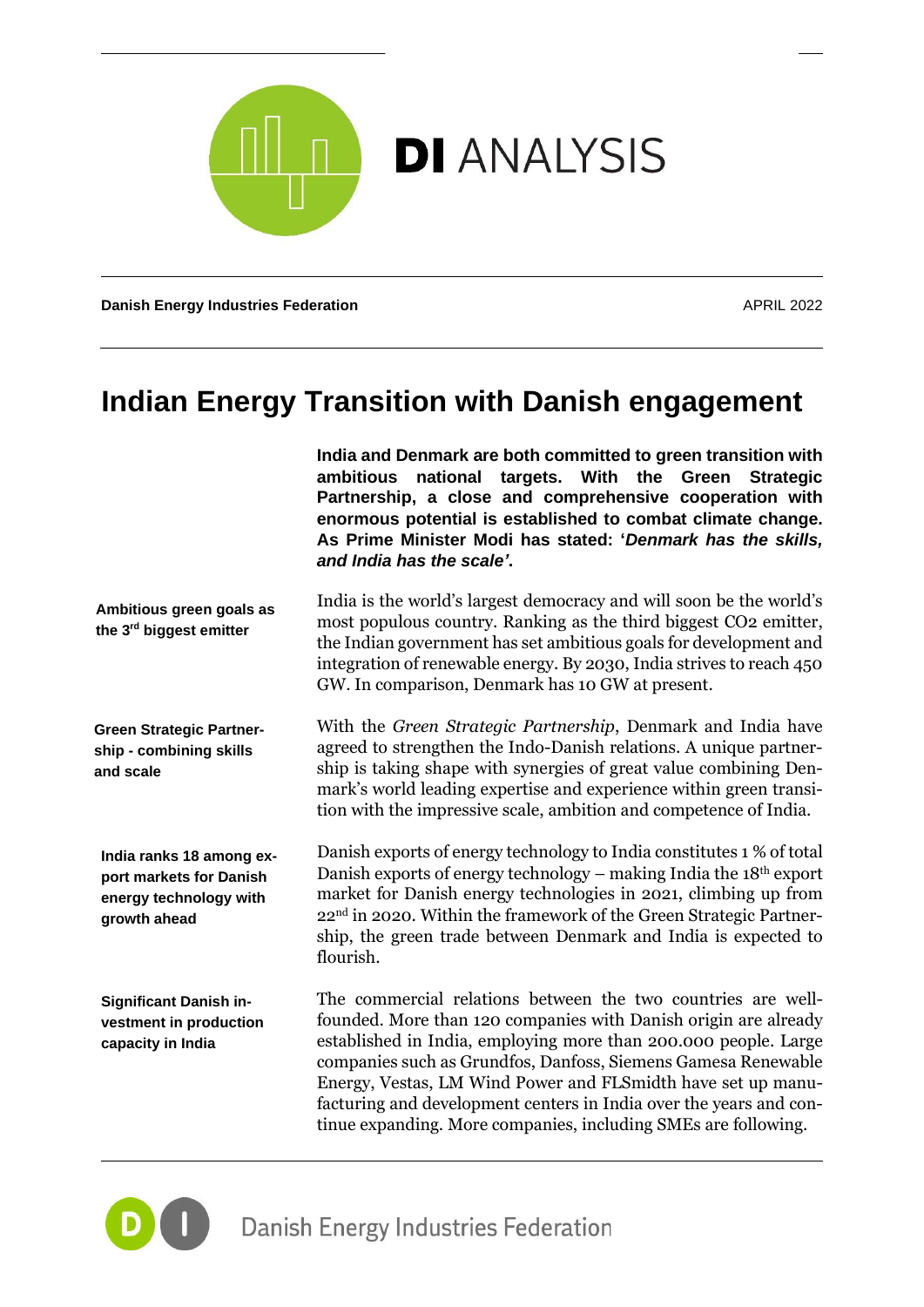

**India: World's 3rd largest energy consumer**

**Green Strategic Partnership**

**Political cooperation and economic relations fostering green growth**

**Comprehensive energy cooperation**

**Technical knowledge sharing in three areas**

**Exports of energy technology soared to 940 mill. DKK in 2021**

#### **Strong Indo-Danish relations**

India is the world's third largest consumer of energy and because most of the consumption is based on fossil energy sources, the country is also the world's third largest CO2 emitter. By 2030, India is expected to have doubled its carbon emissions. The Danish government has an ambition to reduce CO2 emissions with 70 % by 2030 and aims to take international leadership in this regard. By partnering, India and Denmark will demonstrate that delivering on ambitious climate and sustainable energy goals is possible.

In September 2020, prime ministers Mette Frederiksen and Narendra Modi agreed to establish an Indo-Danish Green Strategic Partnership. The partnership is a mutually beneficial arrangement to advance political co-operation and economic relations aiming at green growth and job creation. It addresses global challenges and opportunities with focus on implementation of the Paris Agreement and the UN Sustainable Development Goals. Concrete cooperation takes place in areas such as energy, climate change, environment, water, circular economy, and sustainable urban development.

The cooperation on renewable energy was initiated in 2017 with a *Strategic Sector Cooperation*. In 2020, the collaboration was expanded with the *India-Denmark Energy Partnership (INDEP)*.

INDEP is a 5-year program that constitutes a key element in the government-to-government cooperation on energy. It is based on technical knowledge sharing within three main areas:

- 1) Offshore wind power deployment
- 2) Power sector analysis and medium and long-term energy planning
- 3) Integration of increasing levels of renewable energy

Supporting India's green energy transition and ambition of reaching 450 GW of renewable energy capacity, the two countries have an active technical cooperation in the field of energy. Denmark shares the international experience within planning and regulation, expertise in using modelling tools to identify least-cost potentials, and knowledge of optimized and flexible power systems. This is of direct value to the development of India's energy systems and provides opportunities for further commercial collaboration in green energy.

#### **Exports of energy technology**

Danish exports of energy technology to India have risen from below 500 mill. DKK (67 mill. EUR) annually with an upwards trend since 2013. Since then, a notable increase has been recorded, peaking in 2021 at 940 mill. DKK (126 mill. EUR). The record-high exports of energy technologies in 2021 emerged as a rebound from 2020 with exports of energy technologies dropping due to Covid-19.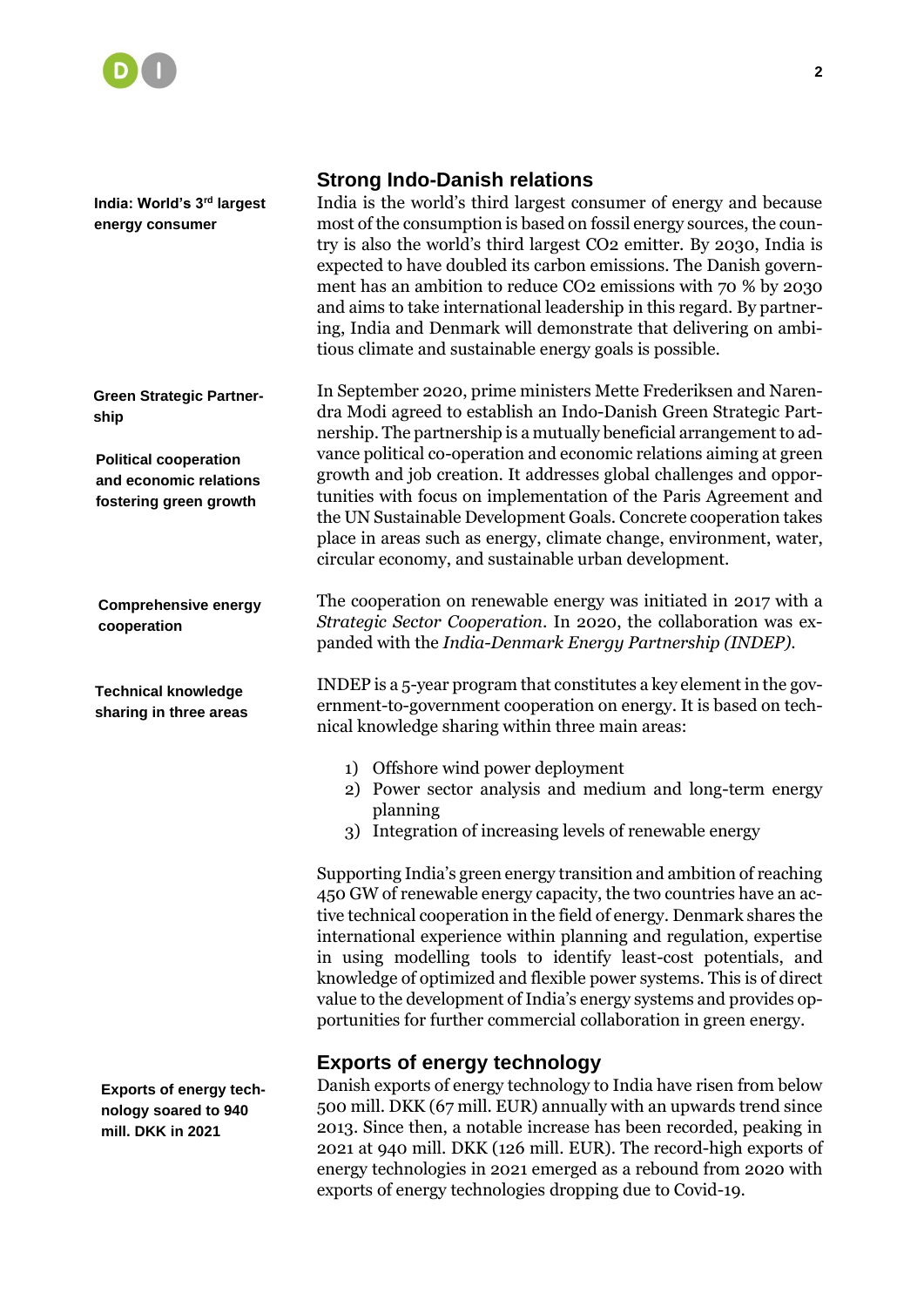The pandemic hit investments in India's energy sector, which fell by an estimated 15 % in 2020 according to IEA, exacerbating financial strains across the board, in particular among India's electricity distribution companies.



**Figure 1: Danish Energy Technology Exports to India**

*Note:* Other energy technologies denotes technologies for energy production, energy storage, energy savings and various components.

*Source:* Eurostat and calculations by The Danish Energy Industries Federation.

#### **Energy saving products are the biggest export article**

**Green energy: 63 %**

## Exports to India are mainly driven by energy saving products and various energy technology components, which account for a total export of 823 mill. DKK (111 mill. EUR). Danish energy technology exports to the India reached a 63 % share of green technologies in 2021.

# **Table 2: The largest product groups in Danish energy technology exports to India in 2021**

| Rank                                                                          | Product                            | Mill. DKK |
|-------------------------------------------------------------------------------|------------------------------------|-----------|
|                                                                               | 1 Energy saving products           | 462       |
|                                                                               | 2 Various components               | 361       |
|                                                                               | 3 Technology for energy production | 61        |
|                                                                               | 4 Distribution of energy           | 53        |
|                                                                               | 5 Energy storage                   |           |
| Source: Eurostat and calculations by The Danish Energy Industries Federation. |                                    |           |

# **India's energy sector**

India is a major force in the global energy economy. As the world's third largest consumer of energy with most of the consumption based on fossil energy sources, India is also the world's third largest

**Low per capita energy use**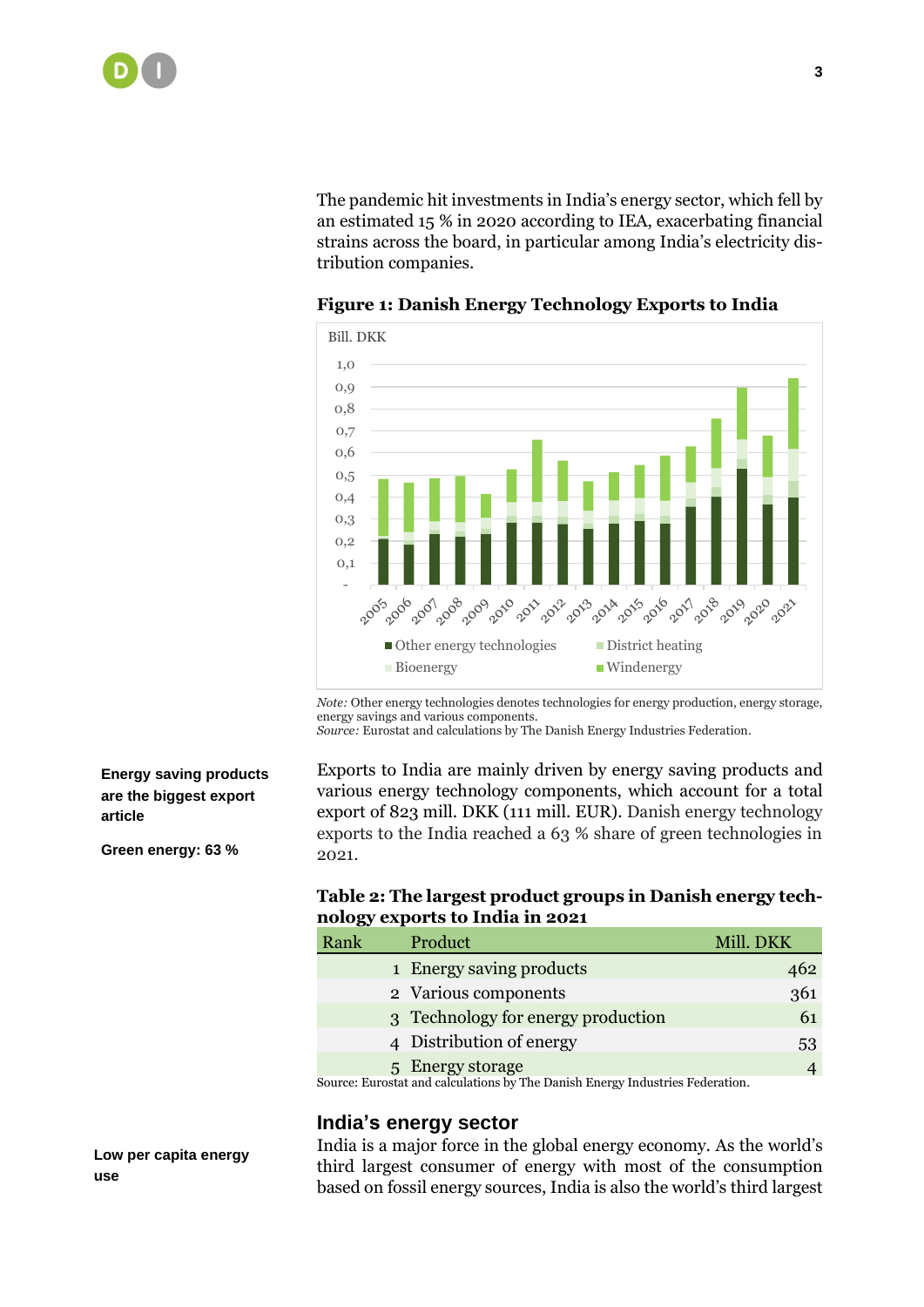

CO2 emitter despite a low per capita energy use, which is well under half the global average.

India's energy use has doubled since 2000 and in 2020, most of the demand is still being met be coal and oil, accounting for 55 and 28 % of total energy consumption, respectively. As the largest single fuel in the energy mix, coal has underpinned the expansion of electricity generation and industry. Low-carbon energy sources account for merely 10 %.

In the coming decades, India's energy consumption and CO2 emissions are projected to increase significantly. Millions of Indian households are set to buy new appliances, air conditioning units and vehicles. India will soon become the world's most populous country, adding the equivalent of a city the size of Los Angeles to its urban population each year. And with continued industrialization, India will need to add a power system the size of the European Union to what it has now, to meet growth in electricity demand over the next twenty years.

The IEA estimates that India will be one of the world's largest markets for renewable energy in the coming years as electricity consumption is expected to triple by 2040. This corresponds to more than EU's total electricity consumption today. Moreover, India ranks as the third most attractive country for investing in and deployment of renewable energy according to EY<sup>1</sup>. India's thriving renewable energy market conditions are mainly due to policy decisions, investments, and technology improvements.

Despite the negative consequences of the pandemic on investments in the Indian energy sector, which fell by an estimated 15 % in 2020, approximately 100 bill. DKK are expected to be invested in the renewable energy sector in 2022.

In August 2021, Prime Minister Modi announced a *"National Hydrogen Mission"* with the vision to make India a global hub for green hydrogen production and exports. Thus, India plans to manufacture 5 million tons of green hydrogen per annum by 2030. At COP26 in Glasgow, India announced its commitment to take cumulative nonfossil fuel generation capacity to 500 GW.

To realize the ambitions, India will set up separate manufacturing zones, waive inter-state power transmission charges for 25 years and provide priority connectivity to electric grids to green hydrogen and ammonia producers in a bid to incentivize production.

**Fossil energy meets the** 

**energy demand**

**Growing population with growing wealth will increase energy consumption significantly**

**World's largest market for renewable energy expected to triple by 2040**

**Investment in renewable energy sector**

**India invests to become a global green hydrogen hub**

<sup>1</sup> EY's Renewable Energy Country Attractiveness Index (RECAI) 2021